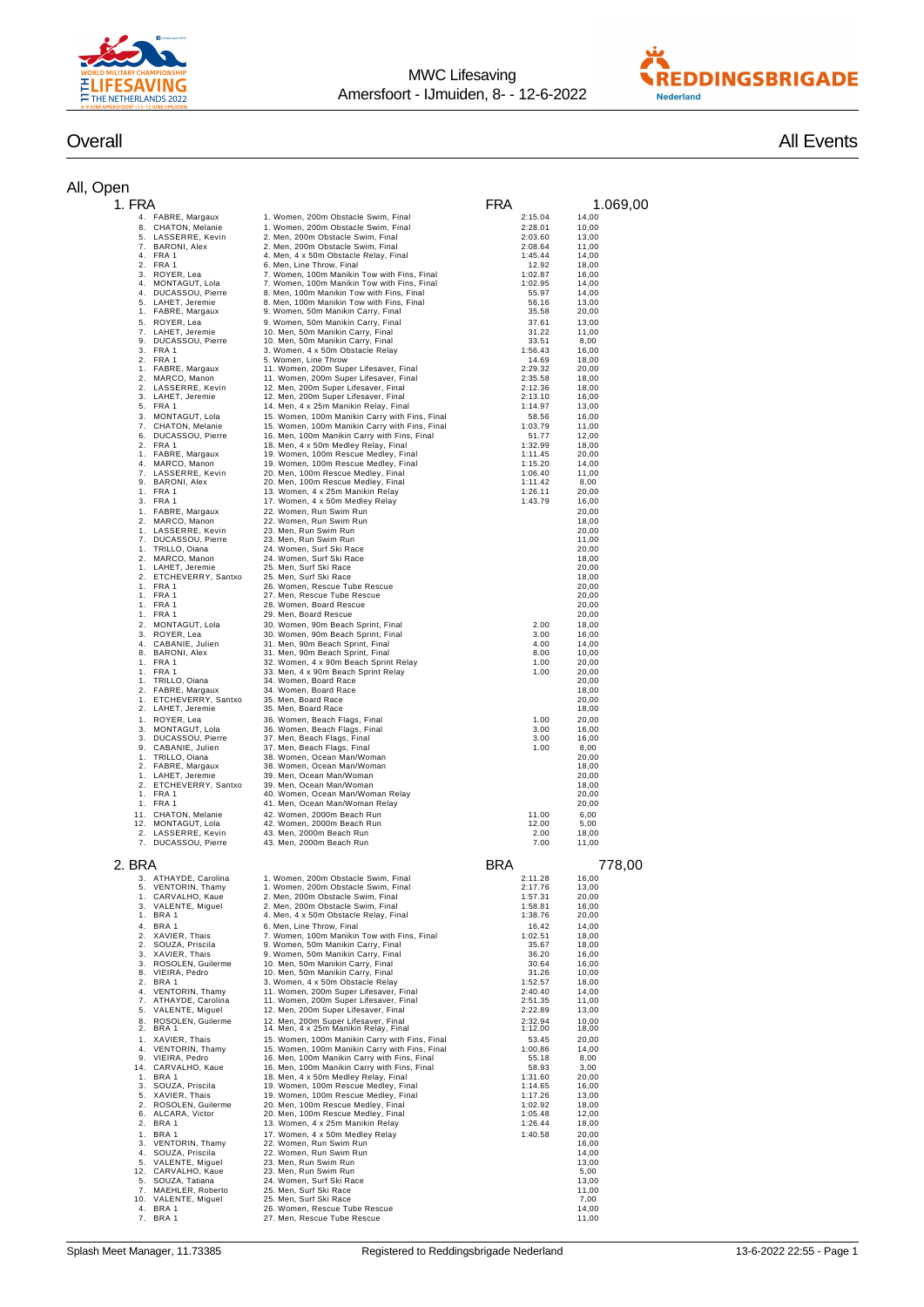



|        | 5. BRA 1                | 28. Women, Board Rescue                                |         | 13,00  |
|--------|-------------------------|--------------------------------------------------------|---------|--------|
|        | 5. BRA 1                | 29. Men, Board Rescue                                  |         | 13,00  |
|        | 1. SOUZA, Tatiana       | 30. Women, 90m Beach Sprint, Final                     | 1.00    | 20,00  |
| 9.     | SOUZA, Priscila         | 30. Women, 90m Beach Sprint, Final                     | 1.00    | 8,00   |
| 13.    | ALCARA, Victor          | 31. Men, 90m Beach Sprint, Final                       | 5.00    | 4,00   |
|        | 15. VIEIRA, Pedro       | 31. Men, 90m Beach Sprint, Final                       | 7.00    | 2,00   |
|        | 2. BRA 1                | 32. Women, 4 x 90m Beach Sprint Relay                  | 2.00    | 18,00  |
|        | 7. BRA 1                | 33. Men, 4 x 90m Beach Sprint Relay                    | 7.00    | 11,00  |
|        | 6. SOUZA, Tatiana       | 34. Women, Board Race                                  |         | 12,00  |
|        |                         |                                                        |         |        |
|        | 10. VENTORIN, Thamy     | 34. Women, Board Race                                  |         | 7,00   |
|        | 6. VALENTE, Miguel      | 35. Men. Board Race                                    |         | 12,00  |
|        | 13. VIEIRA, Pedro       | 35. Men, Board Race                                    |         | 4,00   |
|        | 2. SOUZA, Tatiana       | 36. Women, Beach Flags, Final                          | 2.00    | 18,00  |
|        | 7. ATHAYDE, Carolina    | 36. Women, Beach Flags, Final                          | 7.00    | 11,00  |
|        | 12. VIEIRA, Pedro       | 37. Men, Beach Flags, Final                            | 4.00    | 5,00   |
|        | 14. ROSOLEN, Guilerme   | 37. Men, Beach Flags, Final                            | 6.00    | 3,00   |
| 5.     | SOUZA, Tatiana          | 38. Women, Ocean Man/Woman                             |         | 13,00  |
| 5.     | VALENTE, Miguel         | 39. Men, Ocean Man/Woman                               |         | 13,00  |
|        | 4. BRA 1                | 40. Women, Ocean Man/Woman Relay                       |         | 14,00  |
| 5.     | BRA 1                   | 41. Men, Ocean Man/Woman Relay                         |         | 13,00  |
| 4.     | SOUZA, Tatiana          | 42. Women, 2000m Beach Run                             | 4.00    | 14,00  |
| 6.     | VENTORIN, Thamy         |                                                        | 6.00    |        |
|        |                         | 42. Women, 2000m Beach Run<br>43. Men, 2000m Beach Run |         | 12,00  |
| 9.     | VALENTE, Miguel         |                                                        | 9.00    | 8,00   |
|        | 14. ROSOLEN, Guilerme   | 43. Men, 2000m Beach Run                               | 14.00   | 3,00   |
|        |                         |                                                        |         |        |
| 3. ESP |                         |                                                        | ESP     | 665,00 |
|        | 13. ALONSO, Nerea       | 1. Women, 200m Obstacle Swim, Final                    | 2:42.18 | 4,00   |
|        | 15. GUERRERO, Nazaret   | 1. Women, 200m Obstacle Swim, Final                    | 3:31.02 | 2,00   |
| 8.     |                         |                                                        |         |        |
|        | IBANEZ, David           | 2. Men, 200m Obstacle Swim, Final                      | 2:11.15 | 10,00  |
|        | 14. ALVAREZ, Noe        | 2. Men, 200m Obstacle Swim, Final                      | 2:20.40 | 3,00   |
|        | 6. ESP 1                | 4. Men, 4 x 50m Obstacle Relay, Final                  | 1:50.07 | 12,00  |
|        | 6. ESP 1                | 6. Men, Line Throw, Final                              | 34.40   | 12,00  |
|        | 1. LUENGAS, Maria       | 7. Women, 100m Manikin Tow with Fins, Final            | 1:00.83 | 20,00  |
|        | 10. GARCIA, Sheyla      | 7. Women, 100m Manikin Tow with Fins, Final            | 1:22.92 | 7,00   |
|        | 3. LOBELLE, Marcos      | 8. Men, 100m Manikin Tow with Fins, Final              | 55.94   | 16,00  |
|        | 6. DEL RIO, Igor        | 8. Men, 100m Manikin Tow with Fins, Final              | 58.12   | 12,00  |
| 7.     | LUENGAS, Maria          | 9. Women, 50m Manikin Carry, Final                     | 39.07   | 11,00  |
|        | 15. FENERO, Raquel      | 9. Women, 50m Manikin Carry, Final                     | 48.47   | 2,00   |
|        | 6. LOPEZ, Miguel Angel  | 10. Men, 50m Manikin Carry, Final                      | 31.16   | 12,00  |
|        |                         |                                                        | 2:08.17 |        |
|        | 6. ESP 1                | 3. Women, 4 x 50m Obstacle Relay                       |         | 12,00  |
|        | 1. ESP 1                | 5. Women, Line Throw                                   | 12.84   | 20,00  |
|        | 9. GARCIA, Sheyla       | 11. Women, 200m Super Lifesaver, Final                 | 3:02.31 | 8,00   |
|        | 14. PELIZ, Guillirmo    | 12. Men, 200m Super Lifesaver, Final                   | 2:54.06 | 3,00   |
|        | 3. ESP 1                | 14. Men, 4 x 25m Manikin Relay, Final                  | 1:13.85 | 16,00  |
|        | 12. ALONSO, Nerea       | 15. Women, 100m Manikin Carry with Fins, Final         | 1:13.42 | 5,00   |
|        | 14. ATANE, Patricia     | 15. Women, 100m Manikin Carry with Fins, Final         | 1:19.92 | 3,00   |
|        | 3. DEL RIO, Igor        | 16. Men, 100m Manikin Carry with Fins, Final           | 50.83   | 16,00  |
|        | 12. LOBELLE, Marcos     | 16. Men, 100m Manikin Carry with Fins, Final           | 57.00   | 5,00   |
|        | 4. ESP 1                | 18. Men, 4 x 50m Medley Relay, Final                   | 1:35.61 | 14,00  |
|        | 9. GUERRERO, Nazaret    | 19. Women, 100m Rescue Medley, Final                   | 1:31.84 | 8,00   |
|        | 12. FENERO, Raquel      | 19. Women, 100m Rescue Medley, Final                   | 1:40.21 | 5,00   |
|        |                         |                                                        | 1:06.80 | 10,00  |
|        | 8. LOPEZ, Miguel Angel  | 20. Men, 100m Rescue Medley, Final                     |         |        |
|        | 12. IBANEZ, David       | 20. Men, 100m Rescue Medley, Final                     | 1:14.00 | 5,00   |
|        | 6. ESP 1                | 13. Women, 4 x 25m Manikin Relay                       | 1:48.10 | 12,00  |
|        | 6. ESP 1                | 17. Women, 4 x 50m Medley Relay                        | 1:56.61 | 12,00  |
|        | 7. GUERRERO, Nazaret    | 22. Women, Run Swim Run                                |         | 11,00  |
|        | 11. FENERO, Raquel      | 22. Women, Run Swim Run                                |         | 6,00   |
|        | 3. IBANEZ, David        | 23. Men, Run Swim Run                                  |         | 16,00  |
|        | 11. LOPEZ, Miguel Angel | 23. Men, Run Swim Run                                  |         | 6,00   |
|        | 3. LUENGAS, Maria       | 24. Women, Surf Ski Race                               |         | 16,00  |
|        | 4. AREVALO, Carlos      | 25. Men, Surf Ski Race                                 |         | 14,00  |
| 8.     | DEL RIO, Igor           | 25. Men, Surf Ski Race                                 |         | 10,00  |
|        | 6. ESP 1                | 27. Men, Rescue Tube Rescue                            |         | 12,00  |
|        | 2. ESP 1                | 28. Women, Board Rescue                                |         | 18,00  |
|        | 4. ESP 1                | 29. Men, Board Rescue                                  |         | 14,00  |
| 4.     | ATANE, Patricia         | 30. Women, 90m Beach Sprint, Final                     | 4.00    | 14,00  |
|        | 9. DEL RIO, Igor        | 31. Men, 90m Beach Sprint, Final                       | 1.00    | 8,00   |
|        | 12. PELIZ, Guillirmo    | 31. Men, 90m Beach Sprint, Final                       | 4.00    | 5,00   |
|        | 3. ESP 1                | 32. Women, 4 x 90m Beach Sprint Relay                  | 3.00    | 16,00  |
| 4.     | ESP <sub>1</sub>        | 33. Men, 4 x 90m Beach Sprint Relay                    | 4.00    | 14,00  |
| 4.     | LUENGAS, Maria          | 34. Women, Board Race                                  |         | 14,00  |
|        |                         |                                                        |         |        |
| 7.     | GUERRERO, Nazaret       | 34. Women, Board Race                                  |         | 11,00  |
|        | 7. PELIZ, Guillirmo     | 35. Men, Board Race                                    |         | 11,00  |
|        | 9. ALVAREZ, Noe         | 35. Men, Board Race                                    |         | 8,00   |
|        | 4. ALONSO, Nerea        | 36. Women, Beach Flags, Final                          | 4.00    | 14,00  |
|        | 6. ATANE, Patricia      | 36. Women, Beach Flags, Final                          | 6.00    | 12,00  |
|        | 4. DEL RIO, Igor        | 37. Men, Beach Flags, Final                            | 4.00    | 14,00  |
|        | 10. LOPEZ, Miguel Angel | 37. Men, Beach Flags, Final                            | 2.00    | 7,00   |
|        | 3. LUENGAS, Maria       | 38. Women, Ocean Man/Woman                             |         | 16,00  |
|        | 10. GARCIA, Sheyla      | 38. Women, Ocean Man/Woman                             |         | 7,00   |
|        | 6. ALVAREZ, Noe         | 39. Men, Ocean Man/Woman                               |         | 12,00  |
|        | 8. IBANEZ, David        | 39. Men, Ocean Man/Woman                               |         | 10.00  |
|        | 5. ESP 1                | 40. Women, Ocean Man/Woman Relay                       |         | 13,00  |
|        | 3. ESP 1                | 41. Men, Ocean Man/Woman Relay                         |         | 16,00  |
|        | 1. GUERRERO, Nazaret    | 42. Women, 2000m Beach Run                             | 1.00    | 20,00  |
|        | 10. ALONSO, Nerea       | 42. Women, 2000m Beach Run                             | 10.00   | 7,00   |
|        | 3. PELIZ, Guillirmo     | 43. Men, 2000m Beach Run                               | 3.00    | 16,00  |
|        |                         |                                                        |         |        |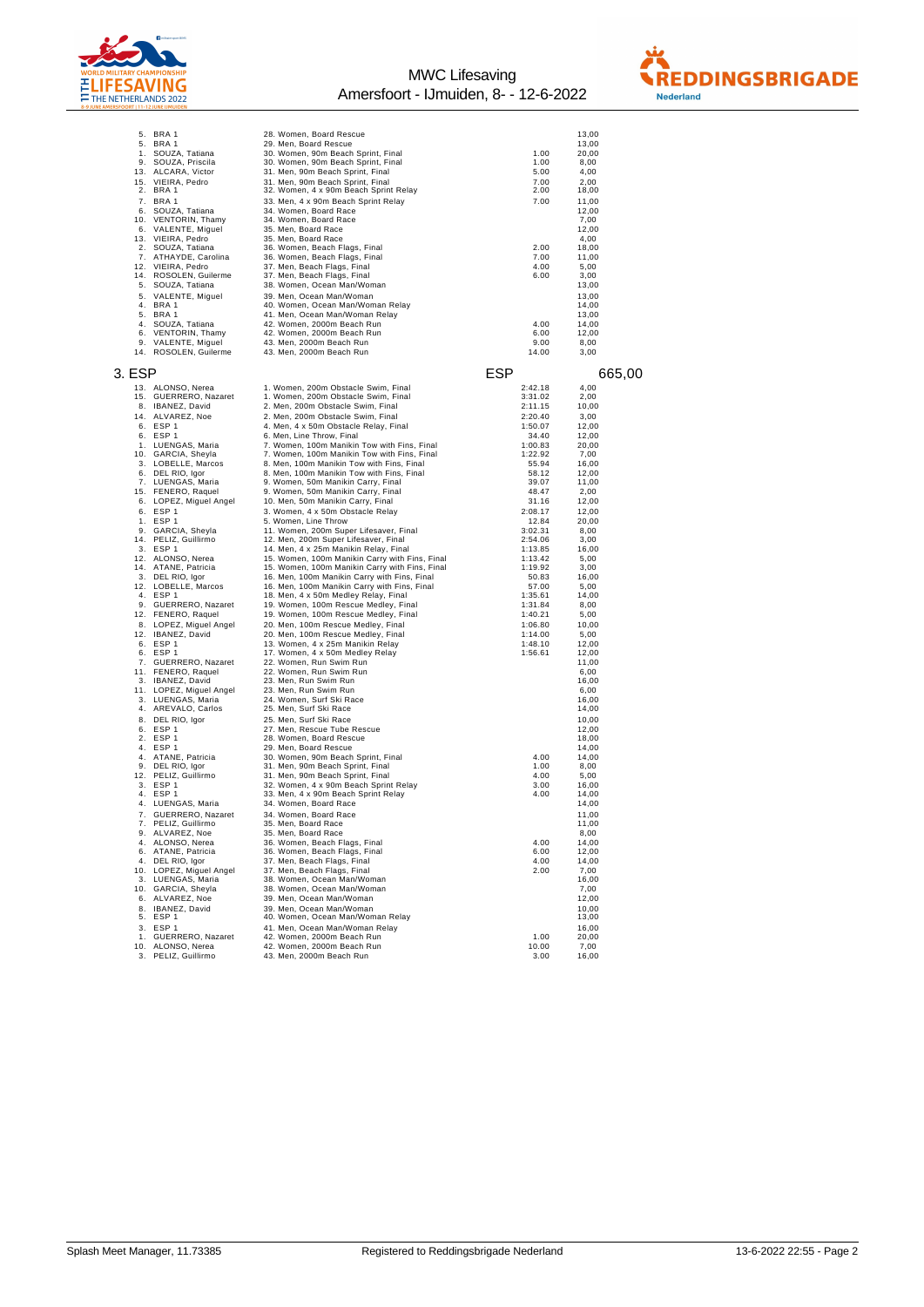



| 4. ITA   |                                                            |                                                                                                | IТA                  | 654,00                  |
|----------|------------------------------------------------------------|------------------------------------------------------------------------------------------------|----------------------|-------------------------|
|          | 6. SIBONI, Beatrice                                        | 1. Women, 200m Obstacle Swim, Final                                                            | 2:22.49              | 12.00                   |
|          | 9. CASCIARO, Giulia<br>4. ROBERTO, Nicola                  | 1. Women, 200m Obstacle Swim, Final<br>2. Men, 200m Obstacle Swim, Final                       | 2:31.02<br>2:00.18   | 8,00<br>14,00           |
|          | 3. ITA 1                                                   | 4. Men, 4 x 50m Obstacle Relay, Final                                                          | 1:43.93              | 16,00                   |
|          | 5. FILIPPINI, Valeria<br>10. D'ANGELO, Vincenzo            | 7. Women, 100m Manikin Tow with Fins, Final<br>8. Men, 100m Manikin Tow with Fins, Final       | 1:07.33<br>1:00.49   | 13,00<br>7,00           |
| 15.      | GIUGLAR, Diego<br>6. SIBONI, Beatrice                      | 8. Men, 100m Manikin Tow with Fins, Final<br>9. Women, 50m Manikin Carry, Final                | 1:05.60<br>37.67     | 2,00<br>12,00           |
| 14.      | FILIPPINI, Valeria                                         | 9. Women, 50m Manikin Carry, Final                                                             | 48.30                | 3,00                    |
| 2.<br>5. | D'ANGELO, Vincenzo<br>BARILE, Lorenzo                      | 10. Men, 50m Manikin Carry, Final<br>10. Men, 50m Manikin Carry, Final                         | 30.41<br>30.87       | 18,00<br>13,00          |
| 5.       | ITA 1                                                      | 3. Women, 4 x 50m Obstacle Relay                                                               | 2:05.07              | 13,00                   |
| 6.<br>4. | FILIPPINI, Valeria<br>BARILE, Lorenzo                      | 11. Women, 200m Super Lifesaver, Final<br>12. Men, 200m Super Lifesaver, Final                 | 2:50.75<br>2:21.24   | 12,00<br>14,00          |
| 4.<br>6. | ITA 1<br>FILIPPINI, Valeria                                | 14. Men, 4 x 25m Manikin Relay, Final<br>15. Women, 100m Manikin Carry with Fins, Final        | 1:14.18<br>1:02.88   | 14,00<br>12,00          |
| 9.<br>7. | MAMMI, Elisa                                               | 15. Women, 100m Manikin Carry with Fins, Final<br>16. Men, 100m Manikin Carry with Fins, Final | 1:07.15<br>52.13     | 8,00                    |
|          | D'ANGELO, Vincenzo<br>3. ITA 1                             | 18. Men, 4 x 50m Medley Relay, Final                                                           | 1:33.65              | 11,00<br>16,00          |
|          | 6. SIBONI, Beatrice<br>10. FILIPPINI, Valeria              | 19. Women, 100m Rescue Medley, Final<br>19. Women, 100m Rescue Medley, Final                   | 1:20.05<br>1:32.07   | 12,00<br>7,00           |
|          | 4. D'ANGELO, Vincenzo                                      | 20. Men, 100m Rescue Medley, Final                                                             | 1:03.50              | 14,00                   |
|          | 5. BARILE, Lorenzo<br>5. ITA 1                             | 20. Men, 100m Rescue Medley, Final<br>13. Women, 4 x 25m Manikin Relay                         | 1:04.88<br>1:43.27   | 13,00<br>13,00          |
|          | 5. ITA 1<br>6. MAMMI, Elisa                                | 17. Women, 4 x 50m Medley Relay<br>22. Women, Run Swim Run                                     | 1:54.42              | 13,00<br>12,00          |
|          | 8. CASCIARO, Giulia                                        | 22. Women, Run Swim Run                                                                        |                      | 10,00                   |
|          | 2. ROBERTO, Nicola<br>10. BARILE, Lorenzo                  | 23. Men, Run Swim Run<br>23. Men, Run Swim Run                                                 |                      | 18,00<br>7,00           |
|          | 6. FANELLA, Franco<br>9. GIUGLAR, Diego                    | 25. Men, Surf Ski Race<br>25. Men, Surf Ski Race                                               |                      | 12,00<br>8,00           |
|          | 2. ITA 1                                                   | 26. Women, Rescue Tube Rescue                                                                  |                      | 18,00                   |
|          | 2. ITA 1<br>3. ITA 1                                       | 27. Men, Rescue Tube Rescue<br>28. Women, Board Rescue                                         |                      | 18,00<br>16,00          |
|          | 3. ITA 1<br>5. SIBONI, Beatrice                            | 29. Men, Board Rescue                                                                          | 5.00                 | 16,00                   |
|          | 11. MAMMI, Elisa                                           | 30. Women, 90m Beach Sprint, Final<br>30. Women, 90m Beach Sprint, Final                       | 3.00                 | 13,00<br>6,00           |
|          | 3. BARILE, Lorenzo<br>10. GIUGLAR, Diego                   | 31. Men, 90m Beach Sprint, Final<br>31. Men, 90m Beach Sprint, Final                           | 3.00<br>2.00         | 16,00<br>7,00           |
|          | 6. ITA 1                                                   | 32. Women, 4 x 90m Beach Sprint Relay                                                          | 6.00                 | 12,00                   |
| 8.<br>3. | ITA 1<br>FILIPPINI, Valeria                                | 33. Men, 4 x 90m Beach Sprint Relay<br>34. Women, Board Race                                   | 8.00                 | 10,00<br>16,00          |
| 9.<br>4. | SIBONI, Beatrice<br>BARILE, Lorenzo                        | 34. Women, Board Race<br>35. Men, Board Race                                                   |                      | 8,00<br>14,00           |
| 8.       | GIUGLAR, Diego                                             | 35. Men, Board Race                                                                            |                      | 10,00                   |
| 13.      | 9. FILIPPINI, Valeria<br>SIBONI, Beatrice                  | 36. Women, Beach Flags, Final<br>36. Women, Beach Flags, Final                                 | 1.00<br>5.00         | 8,00<br>4,00            |
|          | 2. BARILE, Lorenzo<br>11. GIUGLAR, Diego                   | 37. Men, Beach Flags, Final                                                                    | 2.00<br>3.00         | 18,00<br>6,00           |
|          | 7. FILIPPINI, Valeria                                      | 37. Men, Beach Flags, Final<br>38. Women, Ocean Man/Woman                                      |                      | 11,00                   |
|          | 7. GIUGLAR, Diego<br>6. ITA 1                              | 39. Men, Ocean Man/Woman<br>40. Women, Ocean Man/Woman Relay                                   |                      | 11,00<br>12,00          |
|          | 4. ITA 1                                                   | 41. Men, Ocean Man/Woman Relay                                                                 |                      | 14,00                   |
|          | 3. SIBONI, Beatrice<br>5. FILIPPINI, Valeria               | 42. Women, 2000m Beach Run<br>42. Women, 2000m Beach Run                                       | 3.00<br>5.00         | 16,00<br>13,00          |
|          | 13. BARILE, Lorenzo                                        | 43. Men, 2000m Beach Run                                                                       | 13.00                | 4,00                    |
| 5. CAN   |                                                            |                                                                                                | CAN                  | 531,00                  |
| 10.      | 7. MOUNTFORD, Hanna<br><b>BIGELOW, Stephanie</b>           | 1. Women, 200m Obstacle Swim, Final<br>1. Women, 200m Obstacle Swim, Final                     | 2:25.80<br>2:38.20   | 11,00<br>7,00           |
|          | 9. KIM, Aiden                                              | 2. Men, 200m Obstacle Swim, Final                                                              | 2:11.53              | 8,00                    |
|          | 13. GERGELY, Casey<br>10. CAN 1                            | 2. Men, 200m Obstacle Swim, Final<br>4. Men, 4 x 50m Obstacle Relay, Final                     | 2:20.35<br>1:54.86   | 4,00<br>7,00            |
|          | 3. CAN 1<br>6. LEBLANC, Mercedes                           | 6. Men, Line Throw, Final<br>7. Women, 100m Manikin Tow with Fins, Final                       | 14.09<br>1:08.43     | 16,00<br>12,00          |
|          | 9. BORTOLOTI, Claire                                       | 7. Women, 100m Manikin Tow with Fins, Final                                                    | 1:20.68              | 8,00                    |
|          | 16. DOERKSEN, Derek<br>9. PALMER, Marlee                   | 8. Men, 100m Manikin Tow with Fins, Final<br>9. Women, 50m Manikin Carry, Final                | 1:06.06<br>43.47     | 1,00<br>8,00            |
|          | 10. MCLEAN, Sandra<br>4. CAN 1                             | 9. Women, 50m Manikin Carry, Final<br>3. Women, 4 x 50m Obstacle Relay                         | 43.66<br>2:02.66     | 7,00<br>14,00           |
|          | 5. MOUNTFORD, Hanna                                        | 11. Women, 200m Super Lifesaver, Final                                                         | 2:50.32              | 13,00                   |
|          | 8. BIGELOW, Stephanie<br>10. KIM, Aiden                    | 11. Women, 200m Super Lifesaver, Final<br>12. Men, 200m Super Lifesaver, Final                 | 3:19.05<br>2:36.84   | 10,00<br>7,00           |
|          | 13. DOERKSEN, Derek<br>9. CAN 1                            | 12. Men, 200m Super Lifesaver, Final<br>14. Men, 4 x 25m Manikin Relay, Final                  | 2:46.50<br>1:39.77   | 4,00                    |
|          | 5. BIGELOW, Stephanie                                      | 15. Women, 100m Manikin Carry with Fins, Final                                                 | 1:02.53              | 8,00<br>13,00           |
|          | 8. LEBLANC, Mercedes<br>7. PALMER, Marlee                  | 15. Women, 100m Manikin Carry with Fins, Final<br>19. Women, 100m Rescue Medley, Final         | 1:05.18<br>1:28.77   | 10,00<br>11,00          |
|          | 8. MCLEAN, Sandra<br>4. CAN 1                              | 19. Women, 100m Rescue Medley, Final<br>13. Women, 4 x 25m Manikin Relay                       | 1:32.09<br>1:41.71   | 10,00<br>14,00          |
|          | 4. CAN 1                                                   | 17. Women, 4 x 50m Medley Relay                                                                | 1:53.80              | 14,00                   |
|          | 5. MOUNTFORD, Hanna<br>9. LEBLANC, Mercedes                | 22. Women, Run Swim Run<br>22. Women, Run Swim Run                                             |                      | 13,00<br>8,00           |
|          | 6. GERGELY, Casey                                          | 23. Men, Run Swim Run<br>23. Men, Run Swim Run                                                 |                      | 12,00<br>3,00           |
|          | 14. KIM, Aiden<br>6. PALMER, Marlee                        | 24. Women, Surf Ski Race                                                                       |                      | 12,00                   |
|          | 3. CAN 1<br>5. CAN 1                                       | 26. Women, Rescue Tube Rescue<br>27. Men, Rescue Tube Rescue                                   |                      | 16,00<br>13,00          |
|          | 6. CAN 1<br>6. CAN 1                                       | 28. Women, Board Rescue<br>29. Men, Board Rescue                                               |                      | 12,00<br>12,00          |
|          | 7. BORTOLOTI, Claire                                       | 30. Women, 90m Beach Sprint, Final                                                             | 7.00                 | 11,00                   |
|          | 10. MCLEAN, Sandra<br>5. ST-JEAN, Olivier                  | 30. Women, 90m Beach Sprint, Final<br>31. Men, 90m Beach Sprint, Final                         | 2.00<br>5.00         | 7,00<br>13,00           |
|          | 5. CAN 1                                                   | 32. Women, 4 x 90m Beach Sprint Relay                                                          | 5.00                 | 13,00                   |
|          | 9. CAN 1<br>8. MOUNTFORD, Hanna                            | 33. Men, 4 x 90m Beach Sprint Relay<br>34. Women, Board Race                                   | 9.00                 | 8,00<br>10,00           |
|          | 12. LEBLANC, Mercedes<br>11. GERGELY, Casey                | 34. Women, Board Race<br>35. Men, Board Race                                                   |                      | 5,00<br>6,00            |
|          | 12. DOERKSEN, Derek                                        | 35. Men, Board Race                                                                            |                      | 5,00                    |
|          | 11. MCLEAN, Sandra<br>14. BORTOLOTI, Claire                | 36. Women, Beach Flags, Final<br>36. Women, Beach Flags, Final                                 | 3.00<br>6.00         | 6,00<br>3,00            |
|          |                                                            | 37. Men, Beach Flags, Final                                                                    | 5.00                 | 13,00                   |
|          | 5. GERGELY, Casey                                          |                                                                                                |                      |                         |
|          | 4. PALMER, Marlee<br>8. BIGELOW, Stephanie                 | 38. Women, Ocean Man/Woman<br>38. Women, Ocean Man/Woman                                       |                      | 14,00<br>10,00          |
|          | 10. GERGELY, Casey<br>11. DOERKSEN, Derek                  | 39. Men, Ocean Man/Woman<br>39. Men, Ocean Man/Woman                                           |                      | 7,00<br>6,00            |
|          | 2. CAN 1                                                   | 40. Women, Ocean Man/Woman Relay                                                               |                      | 18,00                   |
|          | 6. CAN 1<br>7. PALMER, Marlee                              | 41. Men, Ocean Man/Woman Relay<br>42. Women, 2000m Beach Run                                   | 7.00                 | 12,00<br>11,00          |
|          | 8. BIGELOW, Stephanie<br>5. ST-JEAN, Olivier<br>KIM, Aiden | 42. Women, 2000m Beach Run<br>43. Men, 2000m Beach Run<br>43. Men, 2000m Beach Run             | 8.00<br>5.00<br>6.00 | 10,00<br>13,00<br>12,00 |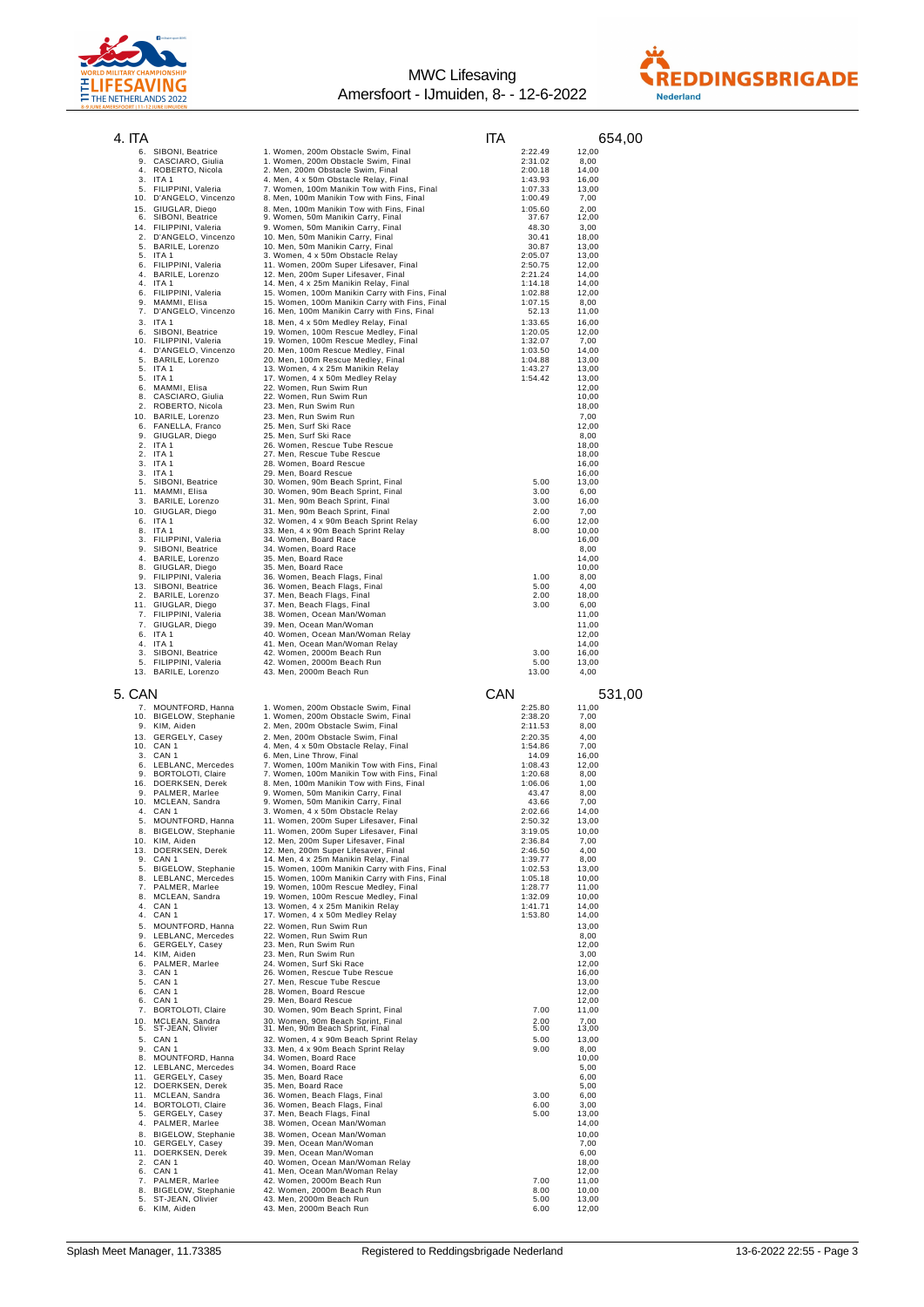



| 6. NED   |                                           |                                                                                                | NED                | 509,00         |
|----------|-------------------------------------------|------------------------------------------------------------------------------------------------|--------------------|----------------|
|          | 11. DE VRIES, Denise                      | 1. Women, 200m Obstacle Swim, Final                                                            | 2:38.69            | 6,00           |
|          | 12. YTSMA, Nynke                          | 1. Women, 200m Obstacle Swim, Final                                                            | 2:39.14            | 5,00           |
|          | 15. BRAUN, Bas                            | 2. Men, 200m Obstacle Swim, Final                                                              | 2:21.46            | 2,00           |
|          | 7. NED 1<br>5. NED 1                      | 4. Men, 4 x 50m Obstacle Relay, Final<br>6. Men, Line Throw, Final                             | 1:50.18<br>24.40   | 11,00<br>13,00 |
|          | 7. VAN SOEST, Elianne                     | 7. Women, 100m Manikin Tow with Fins, Final                                                    | 1:14.23            | 11,00          |
|          | 8. DE VRIES, Denise                       | 7. Women, 100m Manikin Tow with Fins, Final                                                    | 1:21.99            | 10,00          |
|          | 13. ALINK, Nick                           | 8. Men, 100m Manikin Tow with Fins, Final                                                      | 1:04.91            | 4,00           |
|          | 14. BRAVENBOEK, Mike                      | 8. Men, 100m Manikin Tow with Fins, Final                                                      | 1:05.35            | 3,00           |
|          | 12. VAN SOEST, Elianne                    | 9. Women, 50m Manikin Carry, Final<br>9. Women, 50m Manikin Carry, Final                       | 46.99<br>48.05     | 5,00<br>4,00   |
|          | 13. VANHIJFTE, Rody<br>11. DE GREEF, Rick | 10. Men, 50m Manikin Carry, Final                                                              | 34.09              | 6,00           |
|          | 16. ALINK, Nick                           | 10. Men, 50m Manikin Carry, Final                                                              | 35.25              | 1,00           |
|          | 7. NED 1                                  | 3. Women, 4 x 50m Obstacle Relay                                                               | 2:09.97            | 11,00          |
|          | 3. NED 1                                  | 5. Women, Line Throw                                                                           | 28.46              | 16,00          |
|          | 10. VAN SOEST, Elianne                    | 11. Women, 200m Super Lifesaver, Final<br>11. Women, 200m Super Lifesaver, Final               | 3:02.44<br>3:15.21 | 7,00<br>6,00   |
|          | 11. YTSMA, Nynke<br>7. DE GREEF, Rick     | 12. Men, 200m Super Lifesaver, Final                                                           | 2:28.73            | 11,00          |
|          | 12. KOOL, Youri                           | 12. Men, 200m Super Lifesaver, Final                                                           | 2:38.58            | 5,00           |
|          | 8. NED 1                                  | 14. Men, 4 x 25m Manikin Relay, Final                                                          | 1:22.88            | 10,00          |
| 11.      | DE VRIES, Denise                          | 15. Women, 100m Manikin Carry with Fins, Final                                                 | 1:12.49            | 6,00           |
| 15.      | VANHIJFTE, Rody                           | 15. Women, 100m Manikin Carry with Fins, Final                                                 | 1:20.83            | 2,00           |
| 15.      | SIEVAL, Kjell<br>16. BRAUN, Bas           | 16. Men, 100m Manikin Carry with Fins, Final<br>16. Men, 100m Manikin Carry with Fins, Final   | 1:01.77<br>1:02.70 | 2,00<br>1,00   |
| 8.       | NED <sub>1</sub>                          | 18. Men, 4 x 50m Medley Relay, Final                                                           | 1:41.82            | 10,00          |
| 11.      | VANHIJFTE, Rody                           | 19. Women, 100m Rescue Medley, Final                                                           | 1:34.77            | 6,00           |
|          | 15. KOOL, Youri                           | 20. Men, 100m Rescue Medley, Final                                                             | 1:17.22            | 2,00           |
|          | 7. NED 1                                  | 13. Women, 4 x 25m Manikin Relay                                                               | 1:52.47            | 11,00          |
|          | 7. NED 1                                  | 17. Women, 4 x 50m Medley Relay                                                                | 2:01.59            | 11,00          |
|          | 10. DE VRIES, Denise<br>12. YTSMA, Nynke  | 22. Women, Run Swim Run<br>22. Women, Run Swim Run                                             |                    | 7,00<br>5,00   |
|          | 8. DE GREEF, Rick                         | 23. Men, Run Swim Run                                                                          |                    | 10,00          |
|          | 13. BRAUN, Bas                            | 23. Men, Run Swim Run                                                                          |                    | 4,00           |
|          | 4. VANHIJFTE, Rody                        | 24. Women, Surf Ski Race                                                                       |                    | 14,00          |
|          | 7. VAN SOEST, Elianne                     | 24. Women, Surf Ski Race                                                                       |                    | 11,00          |
|          | 5. NED 1<br>4. NED 1                      | 26. Women, Rescue Tube Rescue<br>27. Men, Rescue Tube Rescue                                   |                    | 13,00<br>14,00 |
|          | 4. NED 1                                  | 28. Women, Board Rescue                                                                        |                    | 14,00          |
|          | 7. NED 1                                  | 29. Men, Board Rescue                                                                          |                    | 11,00          |
|          | 6. DE VRIES, Denise                       | 30. Women, 90m Beach Sprint, Final                                                             | 6.00               | 12,00          |
|          |                                           | 8. ONNIKN-WAGELAAR, Esther30. Women, 90m Beach Sprint, Final                                   | 8.00               | 10,00          |
|          | 14. KOOL, Youri<br>4. NED 1               | 31. Men, 90m Beach Sprint, Final<br>32. Women, 4 x 90m Beach Sprint Relay                      | 6.00<br>4.00       | 3,00           |
|          | 5. NED 1                                  | 33. Men, 4 x 90m Beach Sprint Relay                                                            | 5.00               | 14,00<br>13,00 |
|          | 5. VANHIJFTE, Rody                        | 34. Women, Board Race                                                                          |                    | 13,00          |
|          | 11. VAN SOEST, Elianne                    | 34. Women, Board Race                                                                          |                    | 6,00           |
|          | 10. KOOL, Youri                           | 35. Men, Board Race                                                                            |                    | 7,00           |
|          | 14. ALINK, Nick                           | 35. Men, Board Race                                                                            |                    | 3,00           |
|          | 5. VANHIJFTE, Rody<br>8. YTSMA, Nynke     | 36. Women, Beach Flags, Final<br>36. Women, Beach Flags, Final                                 | 5.00<br>8.00       | 13,00<br>10,00 |
| 15.      | SIEVAL, Kjell                             | 37. Men, Beach Flags, Final                                                                    | 8.00               | 2,00           |
| 6.       | VANHIJFTE, Rody                           | 38. Women, Ocean Man/Woman                                                                     |                    | 12,00          |
| 9.       | VAN SOEST, Elianne                        | 38. Women, Ocean Man/Woman                                                                     |                    | 8,00           |
| 9.       | BRAUN, Bas                                | 39. Men, Ocean Man/Woman                                                                       |                    | 8,00           |
| 3.<br>7. | NED <sub>1</sub><br>NED <sub>1</sub>      | 40. Women, Ocean Man/Woman Relay<br>41. Men, Ocean Man/Woman Relay                             |                    | 16,00<br>11,00 |
| 2.       | DE VRIES, Denise                          | 42. Women, 2000m Beach Run                                                                     | 2.00               | 18,00          |
| 9.       |                                           | ONNIKN-WAGELAAR, Esther42. Women, 2000m Beach Run                                              | 9.00               | 8,00           |
| 4.       | DE GREEF, Rick                            | 43. Men, 2000m Beach Run                                                                       | 4.00               | 14,00          |
|          | 10. KOOL, Youri                           | 43. Men, 2000m Beach Run                                                                       | 10.00              | 7,00           |
|          |                                           |                                                                                                |                    |                |
| 7. POL   |                                           |                                                                                                | POL                | 446,00         |
| 1.       | TCHORZ, Alicja                            | 1. Women, 200m Obstacle Swim, Final                                                            | 2:06.69            | 20,00          |
| 2.       | ZUKOWSKA, Paula<br>DUBIEL, Adam           | 1. Women, 200m Obstacle Swim, Final                                                            | 2:08.93            | 18,00          |
| 2.<br>2. | POL 1                                     | 2. Men, 200m Obstacle Swim, Final<br>4. Men, 4 x 50m Obstacle Relay, Final                     | 1:58.44<br>1:40.45 | 18,00<br>18,00 |
|          | 1. KEPA, Cezary                           | 8. Men, 100m Manikin Tow with Fins, Final                                                      | 55.31              | 20,00          |
| 2.       | SZURMEIJ, Mateusz                         | 8. Men, 100m Manikin Tow with Fins, Final                                                      | 55.42              | 18,00          |
| 4.       | SZTANDERA, Dominika                       | 9. Women, 50m Manikin Carry, Final                                                             | 37.08              | 14,00          |
| 8.       | DOWGIERT, Anna                            | 9. Women, 50m Manikin Carry, Final                                                             | 39.98              | 10,00          |
| 1.       | KOTOWSKI, Wojciech                        | 10. Men, 50m Manikin Carry, Final                                                              | 30.09              | 20,00          |
|          | 4. NAKIELSKI, Hubert<br>1. POL 1          | 10. Men, 50m Manikin Carry, Final<br>3. Women, 4 x 50m Obstacle Relay                          | 30.76<br>1:50.26   | 14,00<br>20,00 |
|          | 3. ZUKOWSKA, Paula                        | 11. Women, 200m Super Lifesaver, Final                                                         | 2:36.64            | 16,00          |
|          | 1. DUBIEL, Adam                           | 12. Men, 200m Super Lifesaver, Final                                                           | 2:10.07            | 20,00          |
|          | 1. POL 1                                  | 14. Men, 4 x 25m Manikin Relay, Final                                                          | 1:06.58            | 20,00          |
|          | 2. TCHORZ, Alicja                         | 15. Women, 100m Manikin Carry with Fins, Final<br>16. Men, 100m Manikin Carry with Fins, Final | 54.40              | 18,00          |
|          | 2. SZURMEIJ, Mateusz<br>2. TCHORZ, Alicja | 19. Women, 100m Rescue Medley, Final                                                           | 50.79<br>1:14.22   | 18,00<br>18,00 |
|          | 1. DUBIEL, Adam                           | 20. Men, 100m Rescue Medley, Final                                                             | 1:02.58            | 20,00          |
|          | 3. KOTOWSKI, Wojciech                     | 20. Men, 100m Rescue Medley, Final                                                             | 1:03.28            | 16,00          |
|          | 3. POL 1                                  | 13. Women, 4 x 25m Manikin Relay                                                               | 1:27.97            | 16,00          |
|          | 2. POL 1                                  | 17. Women, 4 x 50m Medley Relay                                                                | 1:41.34            | 18,00          |
|          | 1. KOTOWSKI, Wojciech<br>3. POL 1         | 31. Men, 90m Beach Sprint, Final<br>33. Men, 4 x 90m Beach Sprint Relay                        | 1.00<br>3.00       | 20,00<br>16,00 |
|          | 1. KOTOWSKI, Wojciech                     | 37. Men, Beach Flags, Final                                                                    | 1.00               | 20,00          |
|          | 1. TERLECKI, Krzystof                     | 43. Men, 2000m Beach Run                                                                       | 1.00               | 20,00          |